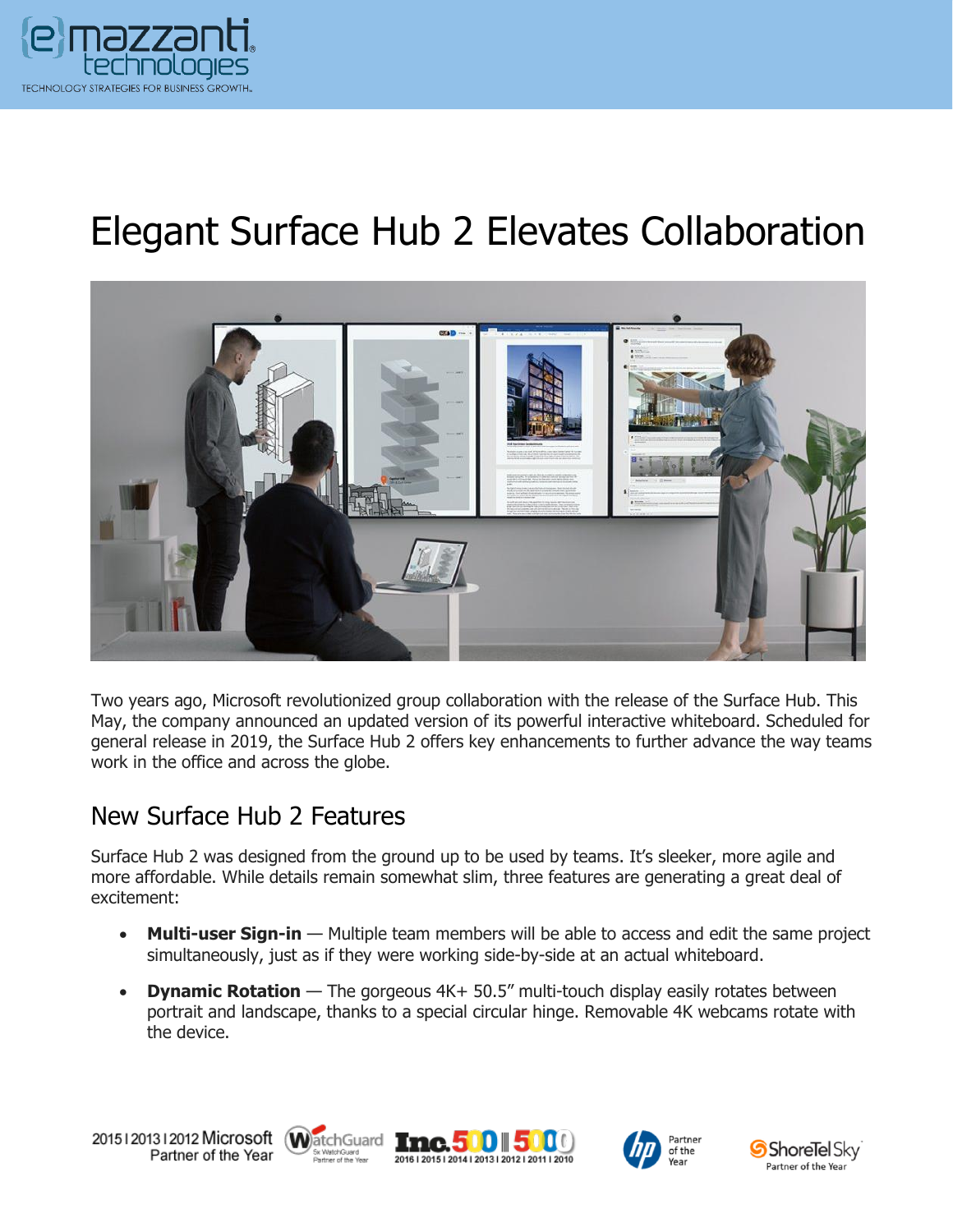• **Tiling** — Users may connect up to four screens in portrait or landscape using simple-to-hang wall mounts. This allows users to form one large display or run a different application on each panel.

In addition, the Surface Hub 2 offers higher resolution and faster processing speed than its predecessor. Team members easily input documents from any Windows 10 PC or from mobile devices running Microsoft Teams. They manipulate documents via touchscreen and write on them with the new marker-like Surface Pen.

Integrated speakers and far field mic arrays allow everyone in the meeting to feel like they are present in the room with the rest of the team. Together, these features make a powerful, [cloud-based](https://www.emazzanti.net/services/cloud-services/) collaboration tool for creative teams and collaborative meetings.



#### Brainstorming at Its Best

For instance, nothing sparks creativity like an energetic brainstorming session. Remember the days of filling up a whiteboard with ideas, then taking a photo of the whiteboard before erasing and filling it again?

With Surface Hub 2, users manipulate data around the whiteboard easily, save all the data to the app and expand as much as necessary. While brainstorming in one panel, team members might search for relevant information in a document on an adjacent panel.

#### Meetings with Mobility

Microsoft's partnership with Steelcase greatly expands the mobility of the Surface Hub 2. Sleek Steelcase rolling stands allow users to easily move the new thinner, lighter displays around the office and out into factory.

20151201312012 Microsoft WatchGuard Tnc. 500 500 Partner of the Year